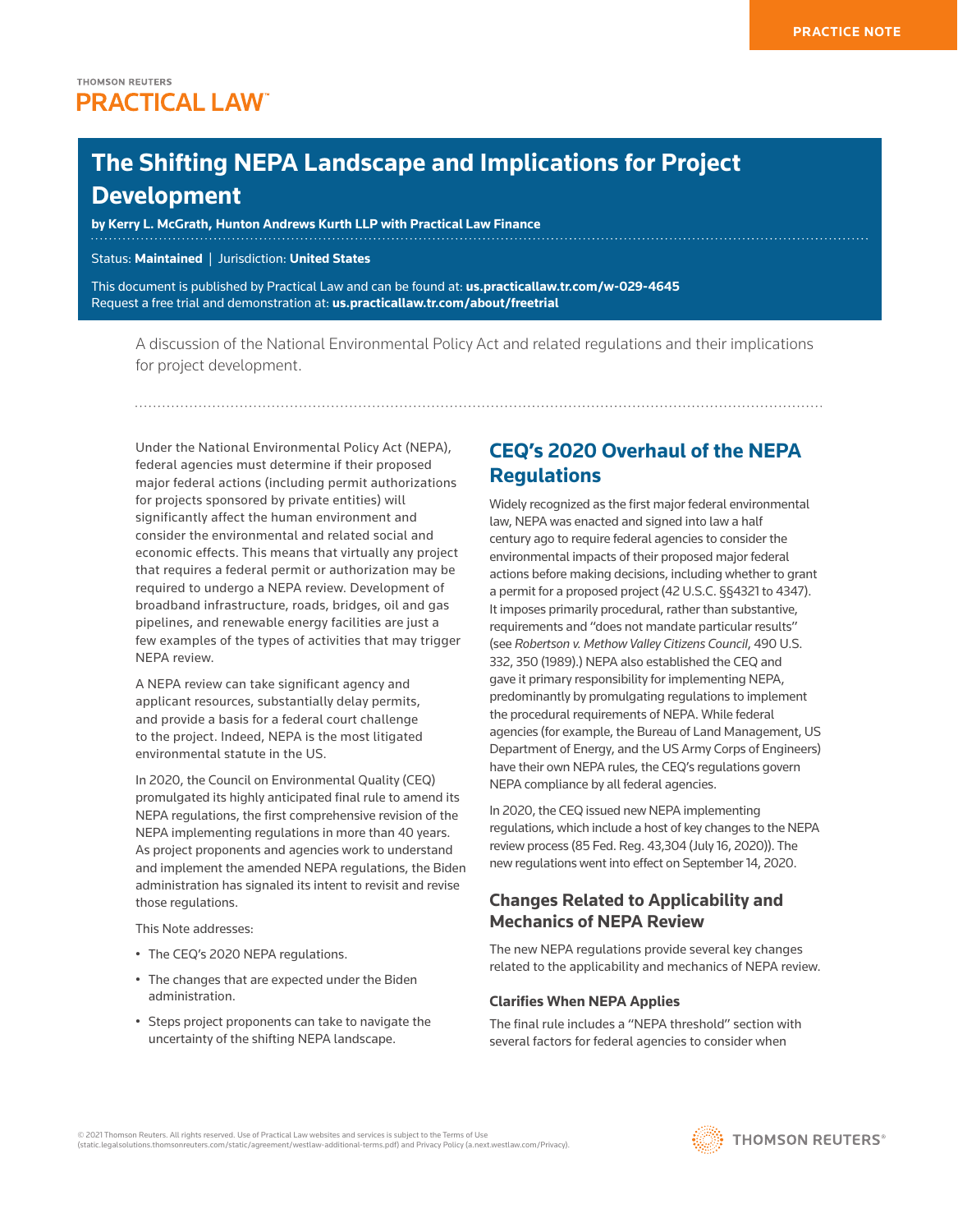determining whether NEPA applies to a proposed action, including whether:

- Another statute expressly exempts a proposed activity or decision from NEPA.
- Compliance with NEPA would clearly and fundamentally conflict with the requirements of another statute.
- Compliance with NEPA would be inconsistent with congressional intent expressed in another statute.
- The proposed action is a major federal action.
- The agency has discretion to consider environmental effects.
- Environmental review or analysis under another statute is functionally equivalent to relevant NEPA requirements.

(40 C.F.R. § 1501.1.)

### **Clarifies Definition of Major Federal Action**

The new rule also clarifies that "major Federal action" does not include non-discretionary decisions and nonfederal projects (including those with minimal federal funding or involvement) where the agency "does not exercise sufficient control and responsibility over the outcome of the project" (40 C.F.R. § 1508.1(q)(1)(ii)). This clarification is aimed at addressing the "small handle" problem that can arise when the federal action is only a small piece of a non-federal project.

#### **Clarifies the Appropriate Level of NEPA Review**

The new regulations clarify the basis on which an agency selects the appropriate level of NEPA review (whether categorical exclusion, environmental assessment (EA), or environmental impact statement (EIS) and modifies how agencies consider the "significance" of the effect of a proposed action on the quality of the human environment (40 C.F.R. § 1501.3(b))).

The new regulations replace the previous regulations' enumerated factors with a more flexible approach, based on the setting of the proposed action, and directs federal agencies to consider the affected area specific to the action. In a noteworthy change from the previous regulations, the new regulations exclude consideration of "controversy" from the significance determination because "the extent to which effects may be controversial is subjective and is not dispositive of effects' significance."

The "controversy" factor has been increasingly relied on by courts in finding that a federal agency should have

completed an EIS for a given project (see, for example, *Standing Rock Sioux Tribe v. U.S. Army Corps of Engineers*, 440 F. Supp. 3d 1, 28 (D.D.C. 2020) (finding Corps should have completed an EIS for authorizations associated with the Dakota Access Pipeline). For more information on the Dakota Access project, see [Legal Update, Standing](http://us.practicallaw.tr.com/W-024-9110)  [Rock Sioux Tribe v. US Army Corps of Eng'rs: District](http://us.practicallaw.tr.com/W-024-9110)  [Court Orders Full Environmental Review of Dakota](http://us.practicallaw.tr.com/W-024-9110)  [Access Pipeline\)](http://us.practicallaw.tr.com/W-024-9110).

Under the new regulations, a showing that there is controversy is not sufficient to demonstrate that an EIS is necessary.

### **Expands Use of Categorical Exclusions**

The new regulations facilitate increased use of categorical exclusions by allowing agencies to adopt other agencies' categorical exclusions. They also clarify that extraordinary circumstances do not automatically preclude categorical exclusion (40 C.F.R. § 1501.4).

#### **Refines the Scope of Alternative Analysis**

The final regulations clarify that reasonable alternatives requiring consideration are only those that are technically and economically feasible, meet the purpose and need of the proposed action, and are within the jurisdiction of the agency (40 C.F.R. § 1508.1(z)). They also clarify that agencies must limit their consideration to a reasonable number of alternatives (40 C.F.R. § 1502.14(f)).

#### **Streamlines the Review Process**

The new regulations include various modifications and improvements to streamline the NEPA review process. These include:

- **Presumptive page and time limits:** The new regulations presumptively limit EAs to 75 pages and EISs to either 150 or 300 pages, depending on scope and complexity and subject to extension by a senior agency official. To promote timely reviews, the new regulations also establish presumptive time limits of one year for EAs and two years for EISs.
- **One Federal Decision (OFD) policy**: The new regulations adopt elements of the OFD policy to improve interagency coordination of NEPA reviews. The regulations direct the lead agency in a multi-agency review to:
	- prepare a joint schedule;
	- develop procedures to address delays or disputes; and
	- when practicable, prepare a single EIS or EA.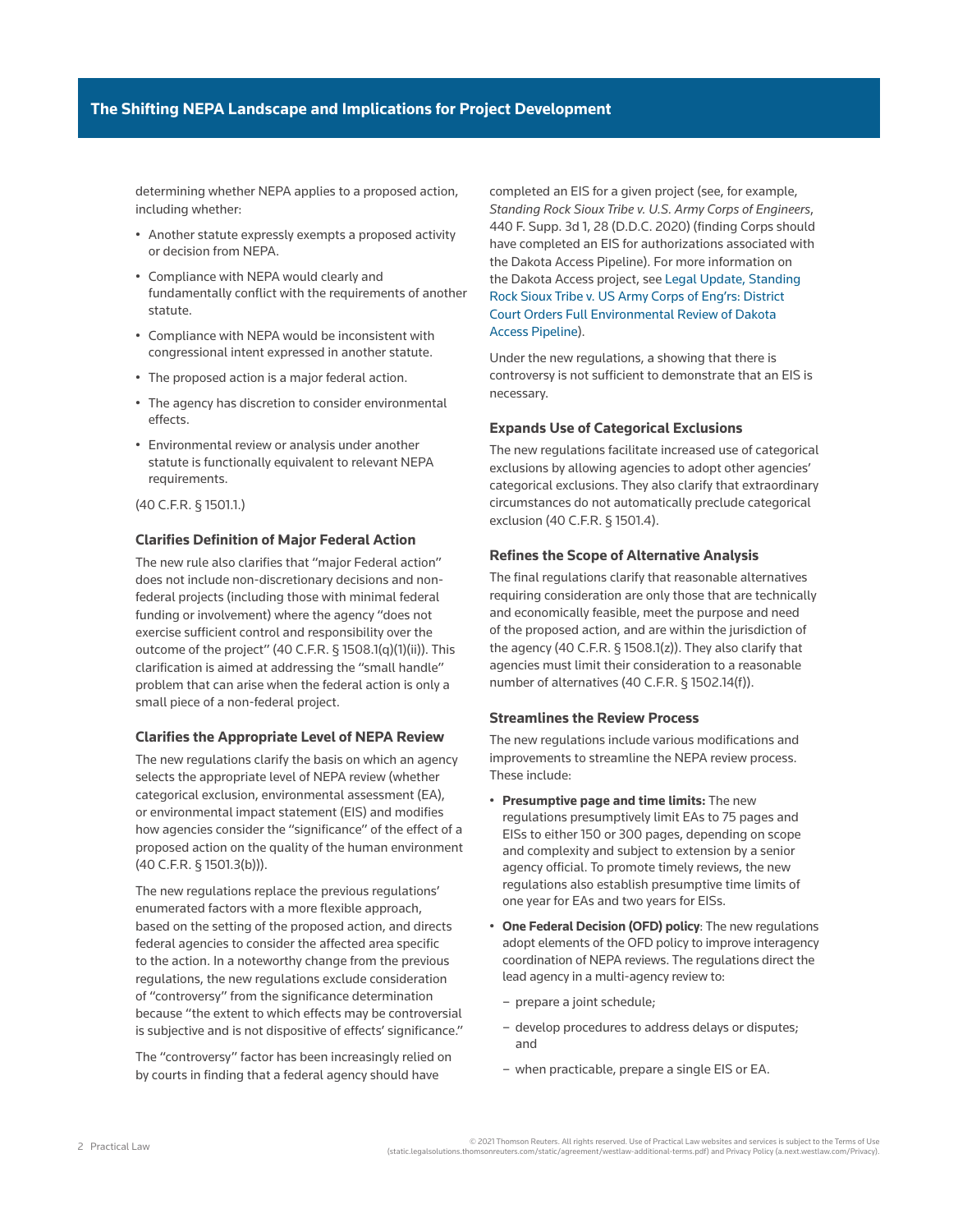- **Reliance on existing studies, analyses, and information**: The new regulations encourage agencies to "tier" from existing federal, state, tribal, and local environmental analyses, studies, and decisions when doing so would facilitate the NEPA review. The new regulations also direct federal agencies to coordinate with state, tribal, and local agencies to minimize duplication of review requirements.
- **Increased applicant and contractor participation:** The new regulations give applicants and contractors more flexibility to prepare NEPA documents, including EAs, subject to a disclosure statement specifying any financial interest in the action. As with the previous regulations, the new regulations still require that agencies provide guidance, participate in document preparation, independently evaluate document contents, and take responsibility for assessment scope and accuracy.

#### **Provides Flexibility for Public Involvement**

In response to concerns from commenters that the proposal's comment time limits and provisions encouraging electronic communications may impede public access and input, the new regulations allow agencies to tailor public involvement to more effectively reach interested parties and meet the specific circumstances of the proposed action. The new regulations also put an emphasis on utilizing modern technology to enhance public involvement.

## **Substantive Changes to NEPA Effects Analysis**

The new regulations also make important substantive changes to the NEPA effects analysis. They provide a new definition of "effects" of the proposed action that eliminates the references to separate categories of direct, indirect, and cumulative effects, and instead requires consideration of all effects caused by an agency action (40 C.F.R. § 1508.1(g)).

Under the regulations, federal agencies are only to analyze effects that are "reasonably foreseeable" and have "a close causal relationship" with the proposed action, which do not include effects that are:

- Remote in time.
- Geographically remote.
- The product of a lengthy causal chain.
- The agency has no ability to prevent.

([40 C.F.R. § 1508.1\(g\)](http://us.practicallaw.thomsonreuters.com/Link/Document/FullText?findType=L&pubNum=1000547&cite=40CFRS1508.1&originatingDoc=I754c3c9f649011ebbea4f0dc9fb69570&refType=SP&originationContext=document&vr=3.0&rs=cblt1.0&transitionType=PLDocumentLink&billingHash=9A49B44EA927EB244642B899257618AE3B8B724BAFE9CD9261E202C00EBB8D5D&contextData=(sc.Default)#co_pp_16f4000091d86).)

The new regulations also revise the provision requiring agencies to address the "affected environment" to clarify that the NEPA review should "describe the environment of the area(s) to be affected … including the reasonably foreseeable environmental trends and planned actions in the area(s)" (40 C.F.R. § 1502.15).

During the rulemaking process, some commenters expressed concern that eliminating the requirement for a separate cumulative effects analysis may hinder federal agencies' analysis of climate change and environmental justice impacts. The CEQ clarified in the final rule preamble that the new regulations "do[] not preclude consideration" of "cumulative impacts" or "impacts of a proposed action on any particular aspect of the human environment" (85 Fed. Reg. 43,344). The CEQ instead stated that the new regulations are designed to require consideration of all effects caused by the action (which arguably include climate change, environmental justice, and other effects caused by the action that previously were likely to have been considered in a cumulative effects analysis).

Consistent with the new regulations, instead of addressing climate change or environmental justice impacts in a separate cumulative effects analysis, federal agencies:

- May address climate trends or planned actions that are relevant to environmental justice communities in the "affected environment" discussion.
- Where they are reasonably foreseeable and have a close causal relationship to the proposed action, may evaluate potential climate change and environmental justice impacts as part of the "effects of the action" analysis.

These changes may result in a different approach for some federal agencies.

### **Implementation of the New Regulations**

Although the CEQ's new regulations are mandatory for NEPA reviews beginning on September 14, 2020, the regulations afford agencies discretion to decide whether to apply the new rules to projects that were already underway by the time the new regulations went into effect (85 Fed. Reg. 43,304 and 85 Fed. Reg. 43,339).

The new regulations also direct each federal agency to revise their NEPA procedures, as necessary, to implement the new CEQ regulations by September 14, 2021. Several agencies have also issued these regulations (see, for example, [Legal Update, DOE Issues Final Rule Limiting its](http://us.practicallaw.tr.com/W-028-9917)  [Environmental Review of LNG Projects](http://us.practicallaw.tr.com/W-028-9917)).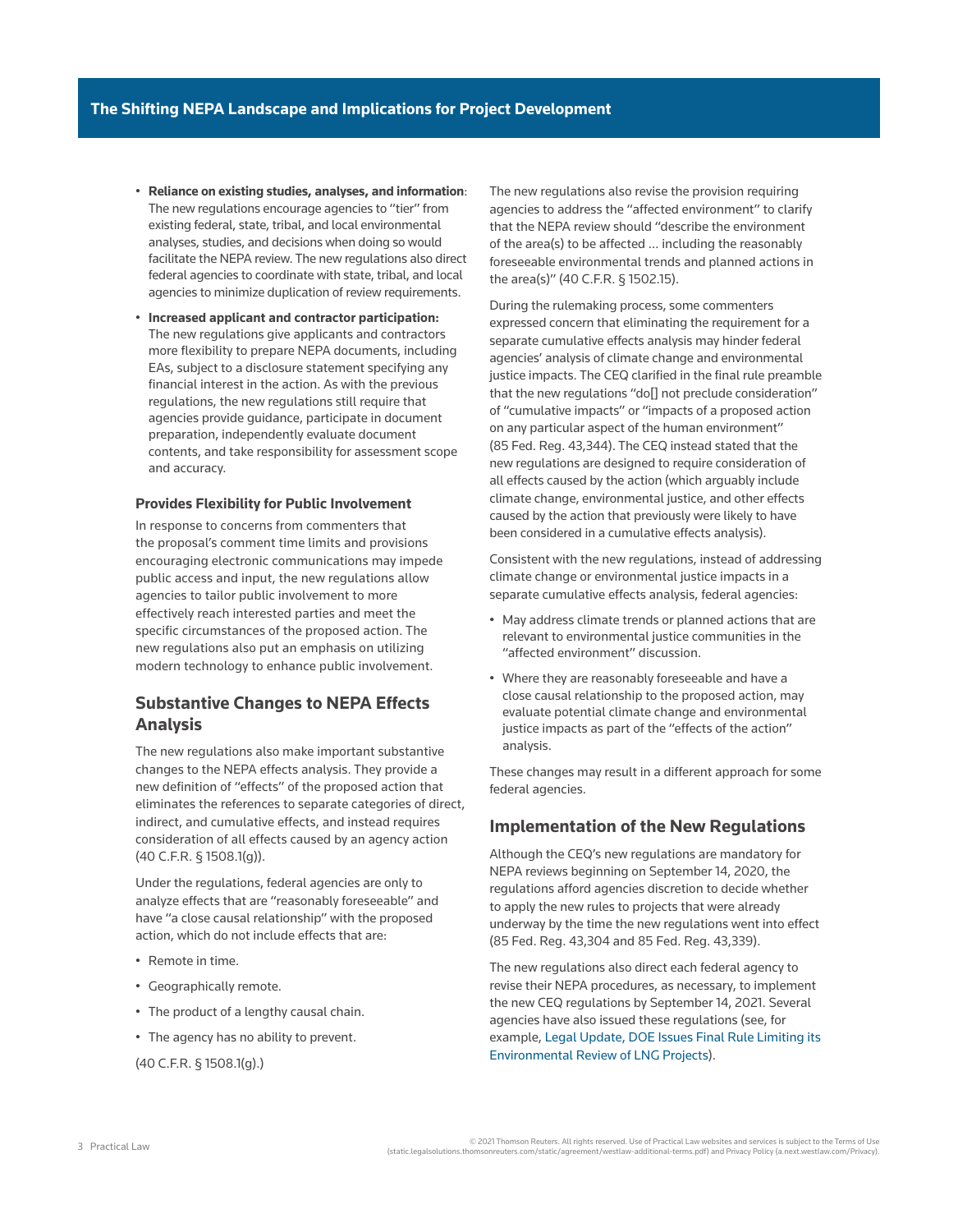Agencies are directed not to impose additional procedures or requirements beyond those set out in the CEQ regulations. During this transition period while agencies work to update their regulations, where existing agency NEPA procedures are inconsistent with the new CEQ regulations, the CEQ regulations apply.

# **Pending Challenges to New NEPA Regulations**

The new NEPA rules have generated much controversy and spurred numerous lawsuits. There are currently four pending challenges to the CEQ's new NEPA regulations in three different federal district courts:

- *Alaska Cmty. Action on Toxics v. Council on Envtl. Quality* (N.D. Cal. No. 20-5199).
- *California v. Council on Envtl. Quality* (N.D. Cal. No. 20-6057). This suit was filed on behalf of 21 states and several territories, counties, and cities, including California, Colorado, Connecticut, Delaware, Illinois, Maine, Maryland, Massachusetts, Michigan, Minnesota, Nevada, New Jersey, New Mexico, New York, North Carolina, Oregon, Pennsylvania, Rhode Island, Vermont, Washington, Wisconsin, Guam, District of Columbia, New York City, and Harris County, Texas.
- *Envtl. Justice Health Alliance v. Council on Envtl. Quality* (S.D.N.Y. No. 20-6143).
- *Wild Virginia v. Council on Envtl. Quality* (W.D. Va. No. 20-45).

In each of these cases, the plaintiffs are seeking to invalidate the new NEPA regulations. They allege that the new NEPA regulations are unlawful for several reasons, including that the CEQ failed to adequately consider how the changes are likely to harm environmental quality and to consider environmental justice in revising the regulations, rendering the revisions arbitrary and capricious under the Administrative Procedure Act (APA) (5 U.S.C. § 553). The plaintiffs also have asserted that the new regulations are inconsistent with NEPA several reasons, including that the regulations improperly remove the requirement that agencies consider cumulative and indirect impacts to the environment.

In response, the government under the Trump administration argued that plaintiffs' arguments fail for lack of ripeness and standing. In particular, the government argues that the plaintiffs cannot establish irreparable injury without later agency action actually implementing the new NEPA regulations. They also

argued that the CEQ's interpretations of NEPA are entitled to deference and that the regulations' revised definitions are examples of the reasonable construction of ambiguous terms. The government also argued that the rulemaking process was proper under the APA because the CEQ:

- Properly assessed the environmental impacts of the new regulations.
- Provided reasonable explanations for the revisions.
- Properly considered the plaintiffs' comments.

Plaintiffs in the Wild Virginia case filed a motion for a preliminary injunction, seeking to have the rule blocked nationwide. On September 11, 2020, the Virginia district court issued an order declining to issue a preliminary injunction or stay, finding that plaintiffs had not made a clear showing that they are likely to succeed on the merits of their challenge to the rule (see *Wild Virginia v. Council on Envtl. Quality*, 2020 WL 5494519 (W.D. Va. 2020)).

Accordingly, while litigation is ongoing, the new NEPA regulations are in effect across the country.

# **Outlook for NEPA Regulations Under the Biden Administration**

The Biden administration has already indicated that it intends to revisit the new NEPA regulations. On President Biden's first day in office, he issued an executive order (EO) on ["Protecting Public Health and the Environment](https://www.whitehouse.gov/briefing-room/presidential-actions/2021/01/20/executive-order-protecting-public-health-and-environment-and-restoring-science-to-tackle-climate-crisis/)  [and Restoring Science to Tackle the Climate Crisis"](https://www.whitehouse.gov/briefing-room/presidential-actions/2021/01/20/executive-order-protecting-public-health-and-environment-and-restoring-science-to-tackle-climate-crisis/)

(Health and Environment EO), which directs the heads of the relevant agencies to "immediately review and, as appropriate and consistent with applicable law, take action to address the promulgation of Federal regulations and other actions during the last 4 years" that conflict with enumerated objectives, including:

- Protecting the environment.
- Listening to science.
- Holding polluters accountable.
- Reducing greenhouse gas emissions.
- Prioritizing environmental justice.

The EO was accompanied by a [fact sheet](https://www.whitehouse.gov/briefing-room/statements-releases/2021/01/20/fact-sheet-list-of-agency-actions-for-review/), which provides a non-exhaustive list of agency actions that federal agencies are directed to review and "consider suspending, revising, or rescinding." The new NEPA regulations are included on the list.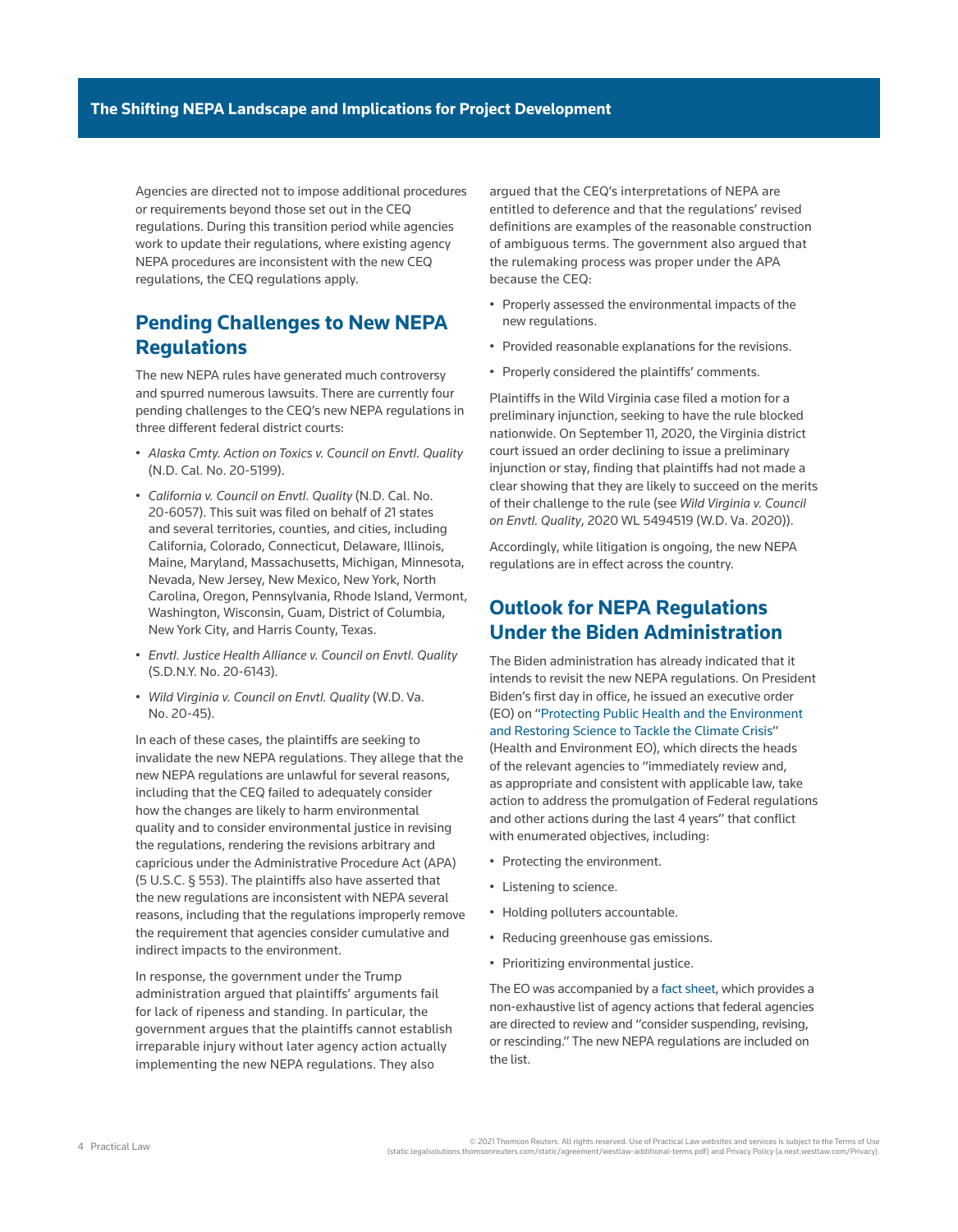The Health and Environment EO also directs the CEQ to:

- Rescind its 2019 draft guidance, "Draft NEPA Guidance on Consideration of Greenhouse Gas Emissions" (84 Fed. Reg. 30097 (June 26, 2019)).
- Review, revise, and update is previous 2016 guidance, "Final Guidance for Federal Departments and Agencies on Consideration of Greenhouse Gas Emissions and the Effects of Climate Change in National Environmental Policy Act Reviews" which provided a framework for agencies to address greenhouse gas (GHGs) emissions from federal actions and the effects of climate change on their proposed actions within the existing NEPA regulatory framework (81 Fed. Reg. 51866 (August 5, 2016)).

### **Approach to Pending Litigation**

The Health and Environment EO also gives some indication as to how the Department of Justice (DOJ) under the Biden administration may address the pending challenges to the new NEPA regulations. The EO states that the Attorney General may provide notice of the order to any court with jurisdiction over pending challenges to relevant regulations and request that the court stay or otherwise dispose of litigation until the completion of the review processes described in the EO. This language is likely to be used by DOJ to seek stays, voluntary remands, or other relief in the ongoing litigation involving the NEPA regulations.

Accordingly, unless the new NEPA regulations are remanded or vacated by litigation, the CEQ is likely to undertake rulemaking to rescind or revise the NEPA regulations. Development of new or amended regulations, however, requires a lengthy process and is not likely to happen quickly. For example, it took the Trump administration almost four years to complete its NEPA rulemaking.

### **Scope of Biden Administration Review**

As part of its review of the new NEPA regulations, the Biden administration is likely to revisit the "effects" definition and evaluate re-imposing a requirement for a separate cumulative effects analysis. Consistent with the Health and Environment EO and President Biden's January 27, 2021 EO on [Tackling the Climate Crisis at Home and](https://www.whitehouse.gov/briefing-room/presidential-actions/2021/01/27/executive-order-on-tackling-the-climate-crisis-at-home-and-abroad/)  [Abroad](https://www.whitehouse.gov/briefing-room/presidential-actions/2021/01/27/executive-order-on-tackling-the-climate-crisis-at-home-and-abroad/), which emphasizes a "whole-of-government" approach to climate change and environmental justice, it is expected that amendments to the NEPA regulations are likely to emphasize consideration of climate change and environmental justice impacts in NEPA reviews. For more

### information on this executive order, see [Legal Update,](http://us.practicallaw.tr.com/W-029-5607)  [President Biden Issues Executive Order Addressing the](http://us.practicallaw.tr.com/W-029-5607)  [Climate Crisis](http://us.practicallaw.tr.com/W-029-5607).

The Biden administration has also clarified that it does not intend to be constrained by some of the procedural restrictions the Trump administration imposed on environmental reviews. To that end it revoked:

EO 13807, "Establishing Discipline and Accountability in the Environmental Review and Permitting Process for Infrastructure Projects," which imposed page restrictions.

EO 13771, "Reducing Regulation and Controlling Regulatory Costs," which had directed all agencies to repeal at least two existing regulations for each new regulation issued.

### (See the Health and Environment EO and the [Executive](https://www.whitehouse.gov/briefing-room/presidential-actions/2021/01/20/executive-order-revocation-of-certain-executive-orders-concerning-federal-regulation/)  [Order on Revocation of Certain Executive Orders](https://www.whitehouse.gov/briefing-room/presidential-actions/2021/01/20/executive-order-revocation-of-certain-executive-orders-concerning-federal-regulation/)  [Concerning Federal Regulation](https://www.whitehouse.gov/briefing-room/presidential-actions/2021/01/20/executive-order-revocation-of-certain-executive-orders-concerning-federal-regulation/).)

It is possible that the CEQ may also revisit the procedural provisions of the new regulations. However, given the Biden administration's ambitious goals for renewable energy development and infrastructure, it may be beneficial for the CEQ to maintain certain requirements like time and page limits for NEPA reviews.

# **Implications for Project Development**

Developing a major infrastructure project requires significant coordination, numerous approvals, and, if a federal permit is required, a NEPA review. NEPA reviews can take a long time to complete. This is typically years if an EIS is required, often adding substantial time to a project's schedule. This review and the permits are also often a target of litigation. In light of the pending challenges to the new NEPA regulations and the probability that the Biden administration will revise or rescind those regulations, there may be substantial uncertainty related to how agencies can conduct a NEPA review for an upcoming project.

In the immediate term, the CEQ's new NEPA regulations and procedures apply for new projects. As federal agencies' approaches to NEPA reviews continue to evolve based on the shifting regulatory landscape, however, project proponents can take proactive steps to ensure a thorough NEPA analysis that is likely to withstand legal scrutiny. For example, as the national spotlight shines on climate change and environmental justice issues, project proponents can: